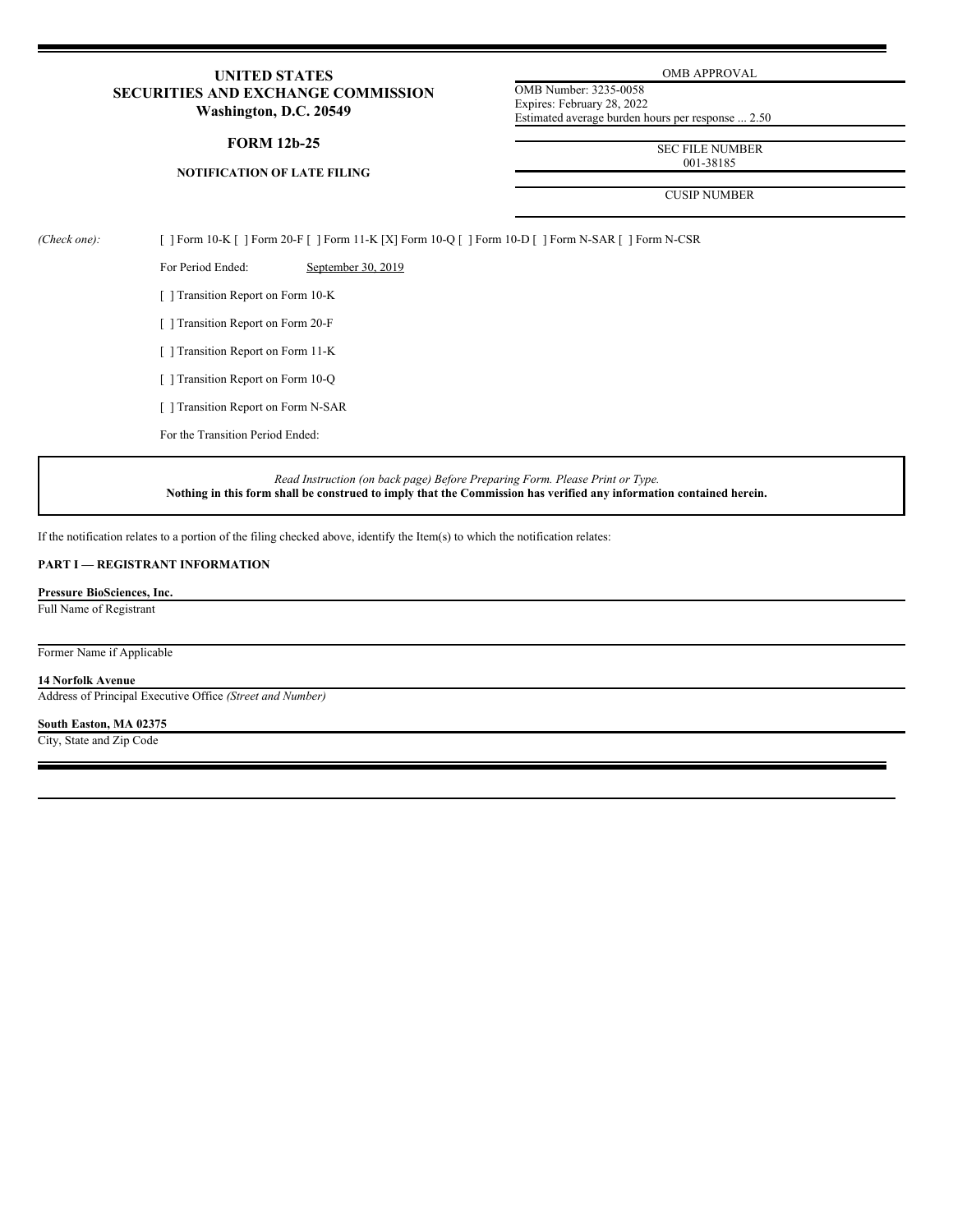### **PART II — RULES 12b-25(b) AND (c)**

If the subject report could not be filed without unreasonable effort or expense and the registrant seeks relief pursuant to Rule 12b-25(b), the following should be completed. (Check box if appropriate)

(a)The reasons described in reasonable detail in Part III of this form could not be eliminated without unreasonable effort or expense;

[X] b)The subject annual report, semi-annual report, transition report on Form 10-K, Form 20-F, Form 11-K, Form N-SAR or Form N-CSR, or portion thereof, will be filed on or before the fifteenth calendar day following the prescribed due date; or the subject quarterly report of transition report on Form 10-Q or subject distribution report on Form 10-D, or portion thereof will be filed on or before the fifth calendar day following the prescribed due date; and

(c)The accountant's statement or other exhibit required by Rule 12b-25(c) has been attached if applicable.

#### **PART III — NARRATIVE**

State below in reasonable detail the reasons why Forms 10-K, 20-F, 11-K, 10-Q, 10-D, N-SAR, N-CSR, or the transition report or portion thereof, could not be filed within the prescribed time period.

PRESSURE BIOSCIENCES, INC. (the "Registrant") was unable, without unreasonable effort or expense, to file its Quarterly Report on Form 10-Q for the period ended September 30, 2019 (the "Quarterly Report") by the November 14, 2019 filing date applicable to smaller reporting companies due to a delay experienced by the Registrant in completing its financial statements and other disclosures in the Quarterly Report. As a result, the Registrant is still in the process of compiling required information to complete the Quarterly Report and its independent registered public accounting firm requires additional time to complete its review of the financial statements for the period ended September 30, 2019 to be incorporated in the Quarterly Report. The Registrant anticipates that it will file the Quarterly Report no later than the fifth calendar day following the prescribed filing date.

#### **PART IV — OTHER INFORMATION**

(1) Name and telephone number of person to contact in regard to this notification

| Richard<br>Schumacher | (508)      | 230-1828                |
|-----------------------|------------|-------------------------|
| Name,                 | 'Area Code | : Number)<br>l'elephone |

(2) Have all other periodic reports required under Section 13 or 15(d) of the Securities Exchange Act of 1934 or Section 30 of the Investment Company Act of 1940 during the preceding 12 months or for such shorter period that the registrant was required to file such report(s) been filed? If answer is no, identify report(s).

Yes [X] No [ ]

(3) Is it anticipated that any significant change in results of operations from the corresponding period for the last fiscal year will be reflected by the earnings statements to be included in the subject report or portion thereof?

Yes [ ] No [X]

If so, attach an explanation of the anticipated change, both narratively and quantitatively, and, if appropriate, state the reasons why a reasonable estimate of the results cannot be made.